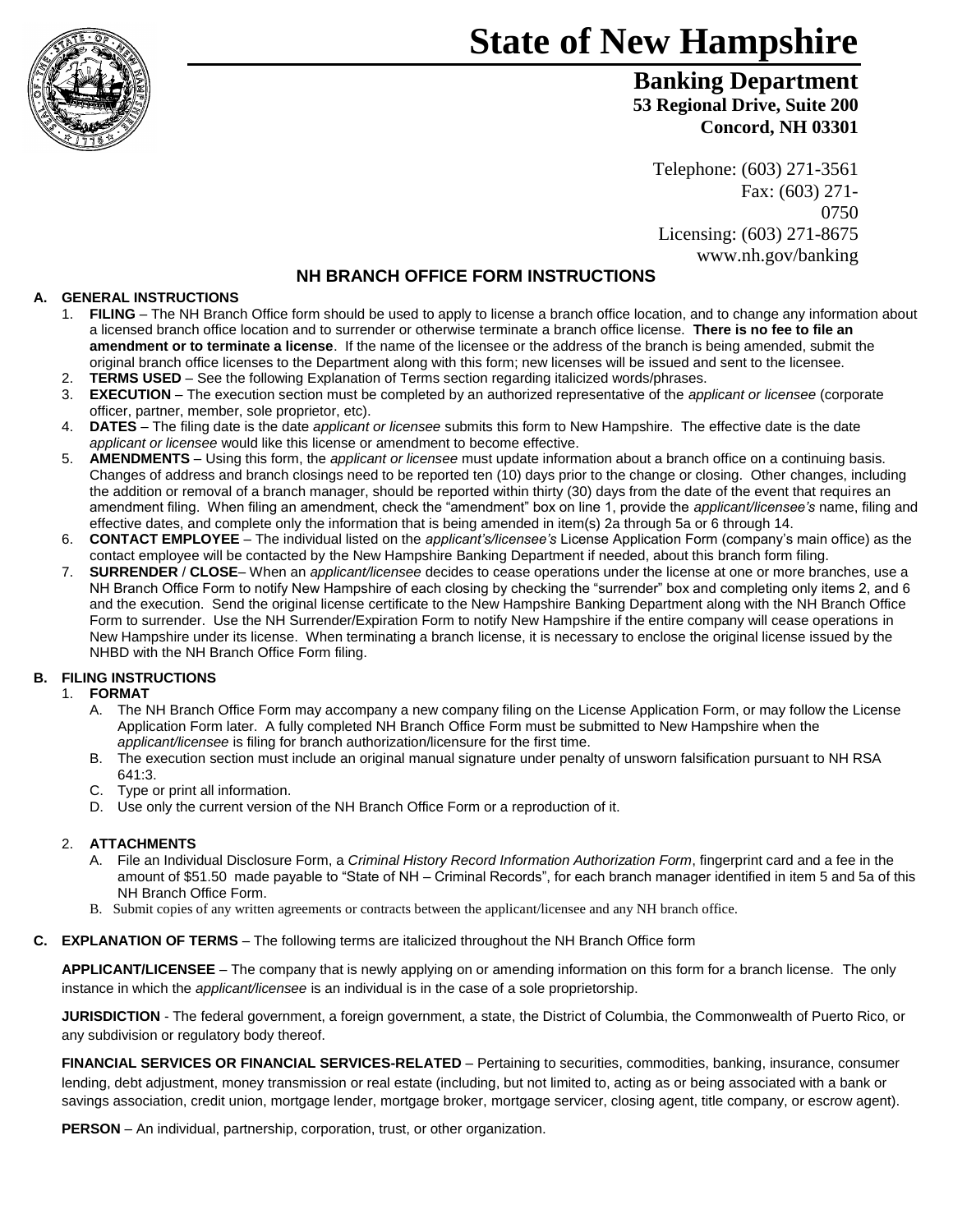| <b>BRANCH LICENSE FEES:</b>                            |       | <b>NH BRANCH OFFICE FORM</b> |                               |                                                                               | OFFICIAL USE ONLY                                                                                                                                                                                                                                                                                                                                                                                                                                                                                                                                                                                                                                                  |  |  |
|--------------------------------------------------------|-------|------------------------------|-------------------------------|-------------------------------------------------------------------------------|--------------------------------------------------------------------------------------------------------------------------------------------------------------------------------------------------------------------------------------------------------------------------------------------------------------------------------------------------------------------------------------------------------------------------------------------------------------------------------------------------------------------------------------------------------------------------------------------------------------------------------------------------------------------|--|--|
| Sales Finance Company \$100                            |       |                              |                               |                                                                               |                                                                                                                                                                                                                                                                                                                                                                                                                                                                                                                                                                                                                                                                    |  |  |
| Small Loan Lender                                      | \$450 | Applicant or                 |                               |                                                                               | <b>FOR OFFICE USE ONLY</b><br>Ck. # _____________ Amt.\$______________                                                                                                                                                                                                                                                                                                                                                                                                                                                                                                                                                                                             |  |  |
| <b>Retail Seller</b>                                   | \$30  |                              |                               |                                                                               |                                                                                                                                                                                                                                                                                                                                                                                                                                                                                                                                                                                                                                                                    |  |  |
| Debt Adjuster                                          | \$500 |                              |                               |                                                                               | Rec'd by _______ Date __________                                                                                                                                                                                                                                                                                                                                                                                                                                                                                                                                                                                                                                   |  |  |
|                                                        |       |                              |                               |                                                                               | Entered By_________ Date__________                                                                                                                                                                                                                                                                                                                                                                                                                                                                                                                                                                                                                                 |  |  |
|                                                        |       |                              |                               |                                                                               | App. Complete Date ____________                                                                                                                                                                                                                                                                                                                                                                                                                                                                                                                                                                                                                                    |  |  |
| <b>Make Check Payable To: "State of</b>                |       |                              |                               |                                                                               | Approved By __________ Date ___________                                                                                                                                                                                                                                                                                                                                                                                                                                                                                                                                                                                                                            |  |  |
| New Hampshire"                                         |       |                              |                               | Date of Filing: Effective Date: _______                                       |                                                                                                                                                                                                                                                                                                                                                                                                                                                                                                                                                                                                                                                                    |  |  |
| criminal action.                                       |       |                              |                               | fingerprint card and fee for each branch manager identified in item 5 and 5a. | <b>WARNING:</b> Failure to keep this form current and to file accurate supplementary information on a timely basis, or the failure to keep accurate<br>books and records or otherwise to comply with the provisions of law pertaining to the conduct of business for which you are<br>applying or are licensed may violate the laws of New Hampshire and may result in disciplinary, administrative, injunctive or<br>File an Individual Disclosure Form, a Criminal History Record Information Authorization Form,                                                                                                                                                |  |  |
| NEW BRANCH APPLICATION $\Box$<br>1.                    |       | $\mathsf{SURRENDER}$         |                               | AMENDMENT                                                                     | Complete only the item(s) being amended.                                                                                                                                                                                                                                                                                                                                                                                                                                                                                                                                                                                                                           |  |  |
| 2.                                                     |       |                              | 2a.                           |                                                                               |                                                                                                                                                                                                                                                                                                                                                                                                                                                                                                                                                                                                                                                                    |  |  |
|                                                        |       |                              |                               |                                                                               |                                                                                                                                                                                                                                                                                                                                                                                                                                                                                                                                                                                                                                                                    |  |  |
| Physical address (Number and Street)                   |       |                              |                               | NEW Physical address (Number and Street)                                      |                                                                                                                                                                                                                                                                                                                                                                                                                                                                                                                                                                                                                                                                    |  |  |
| Physical City, State/Country, Zip+4/Postal Code        |       |                              |                               | NEW Physical City, State/Country, Zip+4/Postal Code                           |                                                                                                                                                                                                                                                                                                                                                                                                                                                                                                                                                                                                                                                                    |  |  |
|                                                        |       |                              |                               |                                                                               |                                                                                                                                                                                                                                                                                                                                                                                                                                                                                                                                                                                                                                                                    |  |  |
| 3.                                                     |       |                              | За.                           |                                                                               |                                                                                                                                                                                                                                                                                                                                                                                                                                                                                                                                                                                                                                                                    |  |  |
| Mailing address or P.O. Box (if applicable)            |       |                              |                               | NEW Mailing address or P.O. Box (if applicable)                               |                                                                                                                                                                                                                                                                                                                                                                                                                                                                                                                                                                                                                                                                    |  |  |
|                                                        |       |                              |                               |                                                                               |                                                                                                                                                                                                                                                                                                                                                                                                                                                                                                                                                                                                                                                                    |  |  |
| Mailing address City, State/Country, Zip+4/Postal Code |       |                              |                               | NEW Mailing address City, State/Country, Zip+4/Postal Code                    |                                                                                                                                                                                                                                                                                                                                                                                                                                                                                                                                                                                                                                                                    |  |  |
| 4.                                                     |       |                              | 4a.                           |                                                                               |                                                                                                                                                                                                                                                                                                                                                                                                                                                                                                                                                                                                                                                                    |  |  |
| Business (Area Code) and Telephone Number              |       |                              |                               | NEW Business (Area Code) and Telephone Number                                 |                                                                                                                                                                                                                                                                                                                                                                                                                                                                                                                                                                                                                                                                    |  |  |
|                                                        |       |                              |                               |                                                                               |                                                                                                                                                                                                                                                                                                                                                                                                                                                                                                                                                                                                                                                                    |  |  |
| Fax (Area Code) and Number                             |       |                              |                               | NEW Fax (Area Code) and Number                                                |                                                                                                                                                                                                                                                                                                                                                                                                                                                                                                                                                                                                                                                                    |  |  |
|                                                        |       |                              |                               |                                                                               |                                                                                                                                                                                                                                                                                                                                                                                                                                                                                                                                                                                                                                                                    |  |  |
| Branch e-mail                                          |       |                              |                               | NEW Branch e-mail                                                             |                                                                                                                                                                                                                                                                                                                                                                                                                                                                                                                                                                                                                                                                    |  |  |
|                                                        |       |                              |                               |                                                                               |                                                                                                                                                                                                                                                                                                                                                                                                                                                                                                                                                                                                                                                                    |  |  |
| Branch website                                         |       |                              |                               | NEW Branch website                                                            |                                                                                                                                                                                                                                                                                                                                                                                                                                                                                                                                                                                                                                                                    |  |  |
| 5.                                                     |       |                              | 5а.                           |                                                                               |                                                                                                                                                                                                                                                                                                                                                                                                                                                                                                                                                                                                                                                                    |  |  |
|                                                        |       |                              |                               |                                                                               |                                                                                                                                                                                                                                                                                                                                                                                                                                                                                                                                                                                                                                                                    |  |  |
| <b>Branch Manager Name</b>                             |       |                              |                               | NEW Branch Manager Name                                                       |                                                                                                                                                                                                                                                                                                                                                                                                                                                                                                                                                                                                                                                                    |  |  |
| Branch Manager's Supervisor's Name                     |       |                              |                               | NEW Branch Manager's Supervisor's Name                                        |                                                                                                                                                                                                                                                                                                                                                                                                                                                                                                                                                                                                                                                                    |  |  |
|                                                        |       |                              |                               |                                                                               |                                                                                                                                                                                                                                                                                                                                                                                                                                                                                                                                                                                                                                                                    |  |  |
| currently accurate and complete.                       |       |                              |                               |                                                                               | <b>EXECUTION:</b> The undersigned, under penalty of unsworn falsification NH RSA 641:3, swears that he/she is an officer of the applicant or licensee and has<br>executed this form on behalf of, and with the authority of, said applicant or licensee. The undersigned and applicant or licensee represent that the information<br>and statements contained herein, including exhibits attached hereto, and other information filed herewith, all of which are made a part hereof, are current, true<br>and complete. The undersigned and applicant further represent that to the extent any information previously submitted is not amended such information is |  |  |
|                                                        |       |                              |                               |                                                                               |                                                                                                                                                                                                                                                                                                                                                                                                                                                                                                                                                                                                                                                                    |  |  |
| Date (MM/DD/YYY)                                       |       |                              | Signature of authorized party | Title                                                                         |                                                                                                                                                                                                                                                                                                                                                                                                                                                                                                                                                                                                                                                                    |  |  |